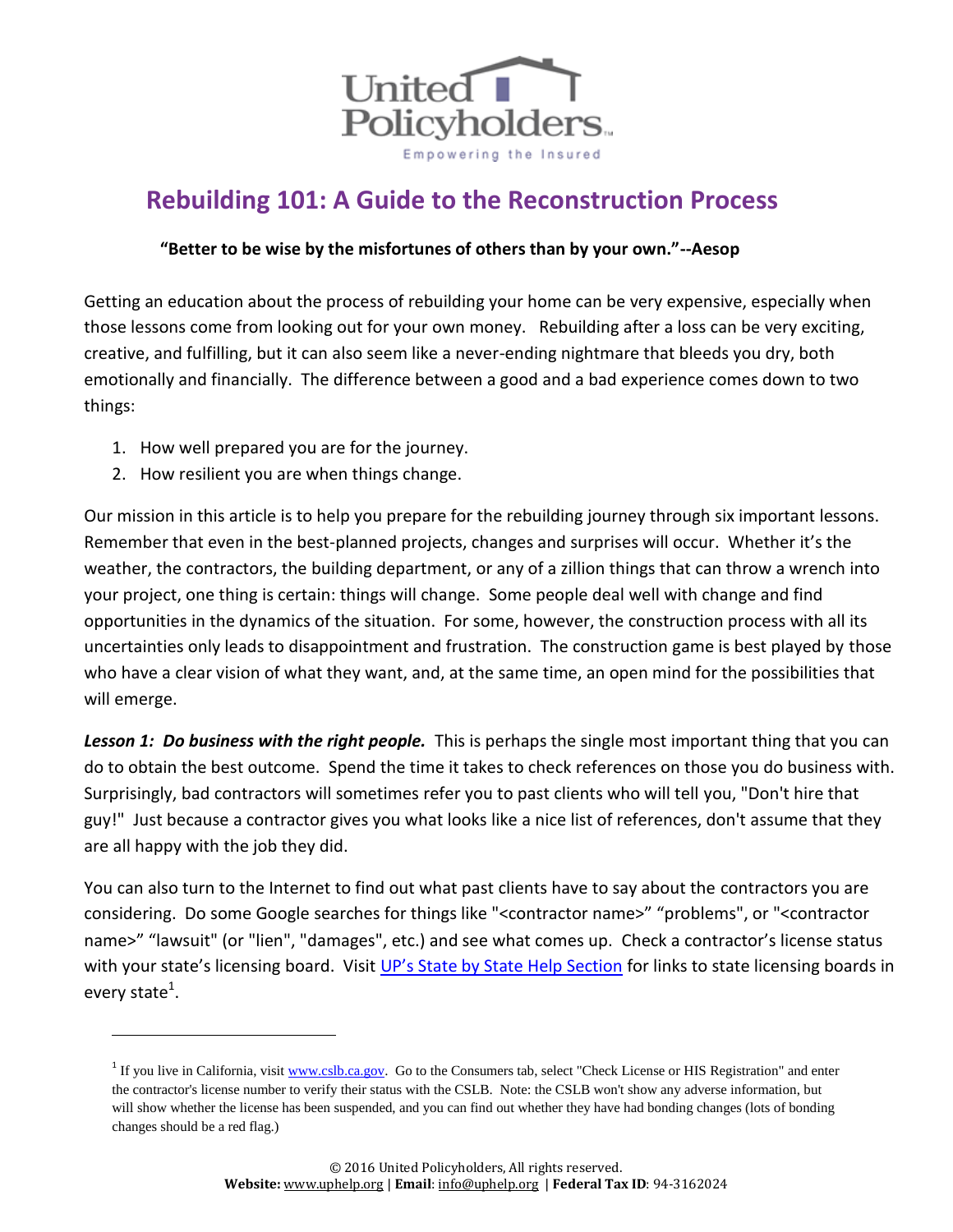If he/she doesn't have a valid license, find someone else. You can also check with the [Better Business](http://www.bbb.org/council)  [Bureau](http://www.bbb.org/council) to get a report on the contractors you are considering. If he/she is not a member, ask why not.

Your architect can also be a source to find good contractors, but don't just take the architect's recommendation and stop there. There is a much greater chance that the architect and contractor will do business together in the future than work with you again. Know that in residential construction, contractors and architects often look out for each other, to the owner's detriment. This can range from the contractor paying a "finder's fee" to the architect, to an arrangement where the contractor will not charge you for correcting the architect's mistakes in exchange for the architect recommending the contractor's billings for payment. In either event, they are helping themselves to your money.

We suggest that you develop a final list of three prospective contractors, request from them an outline of their qualifications and references, and then interview each one. Create an interview committee made up of you, your architect, and a trustworthy friend in the construction business, or someone who has been through the rebuilding process him- or herself.

*Lesson 2: Bid or Negotiate?* Most of the best custom home contractors will not agree to participate in a simple bid project because they typically have enough business without the hassle of bidding for it. You can, however, get a good deal on a construction project by "bidding a negotiated contract". Here is how that works:

- 1. First, understand that you are setting out to enter into a negotiated Guaranteed Maximum Price (GMP) contract. This is a commonly used delivery method for private work where you can engage the contractor early in the design process and pay them for the cost of construction, plus a fee for their services. The American Institute of Architects (AIA) has a good sample contract to use for this (the AIA-A101 (2007), "Standard Form of Agreement between Owner and Contractor.")
- 2. Have the contractors who you have interviewed and who you believe would be good to work with (from the process in Lesson 1) give you a quote on:
	- The fee they would charge on top of costs
	- The time of construction based on the conceptual plans
	- The "mark up" on change order work
	- Charges for "General Conditions", the cost of project supervision, and all temporary facilities, including temporary toilets, fences, etc.
	- Profit and Overhead
	- Construction supervision
- 3. Be sure you stipulate that you intend to use the AIA-A201 (2007) form ("General Conditions of the Contract for Construction"), and that you expect them to obtain at least 3 quotes on all major subcontract trades.

*Lesson 3: Negotiate the right contract terms.* The process of constructing a home is a virtual orchestra of diverse talents, some working together for the first time, to create something that is unique, and which has never been assembled in this form before. *They are all looking out for their own interests first, and*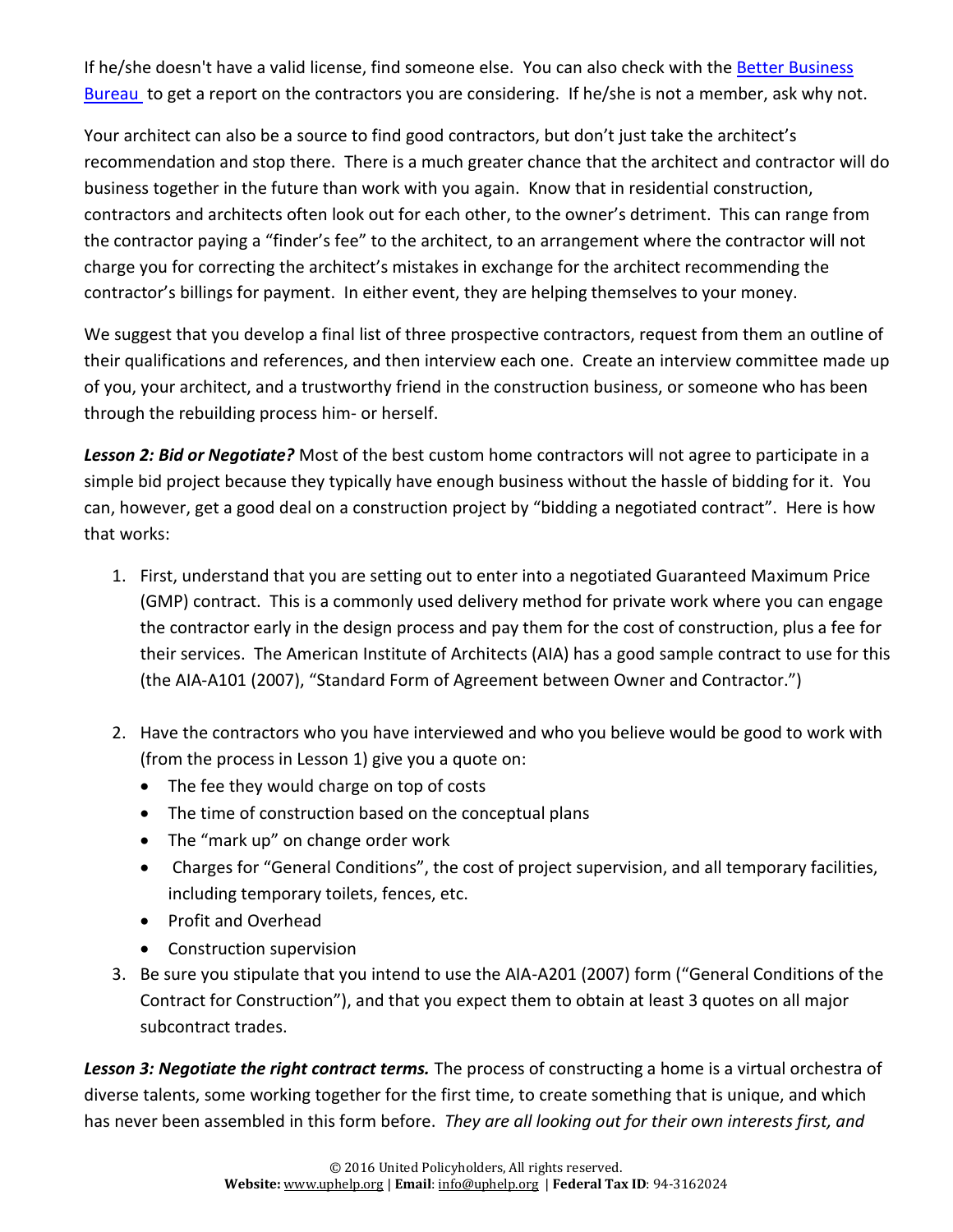*they all want your money.* They all have the objective of getting considerably more of your money than what it will cost each of them to produce their contribution to your project. Depending on local economic conditions, there may be a lot of available contractors or the opposite—demand may exceed supply. Your ability to get the most for your money will depend on when you are rebuilding, and how well you negotiate the deal.

There is an old saying in construction contracting: "The owner gets to play offense until they sign the contract, after that they only get to play defense." So make sure you have left yourself in the best position possible when you sign the contract.

## **Some tips on negotiating contracts with your contractor:**

- 1. Never do an open-ended "cost plus" agreement. If the total scope and cost of your project can't be fully calculated at the outset, then contract in phases. If you must go "cost plus", be sure you have defined what is project cost, and what is covered in the contractor's fee. Nail down the rates that will be charged for any labor and the process the contractor will use for getting subcontractor quotes and buying materials.
- 2. Never simply default to the contractor's form agreement--it is written to protect him, not you. There are many good industry standard agreements out there that you can review and learn from. The American Institute of Architects (AIA) has developed perhaps the most commonly used form agreements in the industry. Visit [www.aia.org/contractdocs/index.htm](http://www.aia.org/contractdocs/index.htm) to purchase.
- 3. Have the contractor indemnify you, hold you harmless, and defend you from all losses arising out of his work. If you don't know what these phrases mean, consult your attorney or read up on the subject. If something goes wrong at the project, if someone gets hurt, or if there is a serious defect with the construction later, this clause and the insurance provisions may be the most important paragraphs in your contract.
- 4. Be sure the contractor has good general *liability insurance, and make sure you are named as an additional insured under his policy.* You should also make sure that the General Contractor requires all of his subcontractors to have proper insurance, and that all of them name you as an additional insured as well. Have your insurance agent review the general contractor's insurance coverage.
- 5. *Be sure you have a property loss policy on the construction project.* In the industry this is referred to as a "Builder's Risk" policy. I recommend that this coverage is purchased by the owner, and not by the contractor. This policy will cover the project for property loss (such as fire) while under construction, and should be discussed with your insurance agent.
- 6. *Be sure you agree upon a project completion time and liquidated damages in the event that the project takes longer than anticipated.* Stipulated liquidated damages are a set cost per day that should reflect the cost to you, should the home not be completed per the contract completion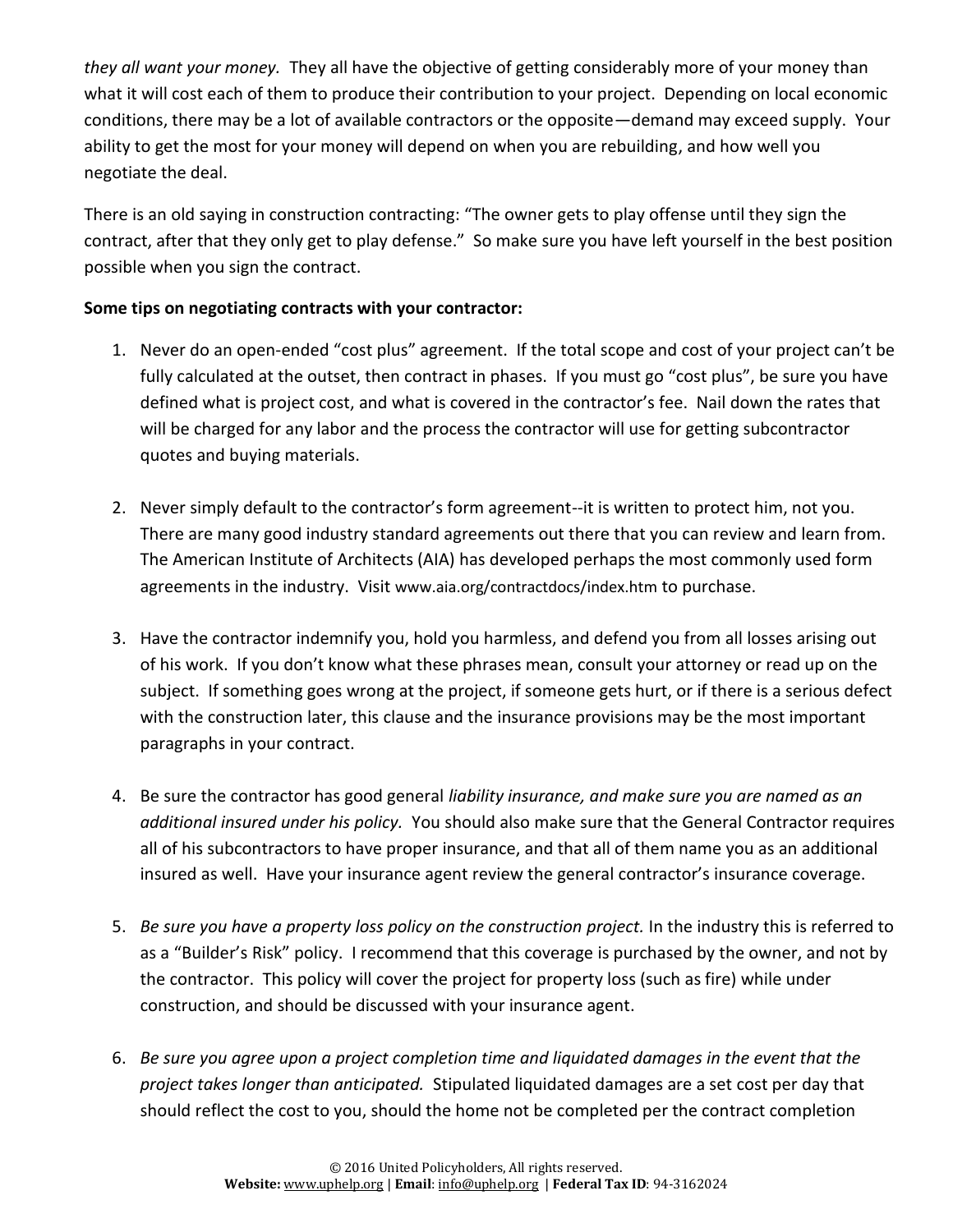date. These damages usually include costs for alternative living arrangements, interest charges for the construction loan, and property taxes.

- 7. *Look carefully at the termination language and have an open discussion with the contractor regarding what happens if unforeseen circumstances arise.* Perhaps your partnership won't work out. You might decide to terminate before construction starts, or the contractor or you might get hit by a bus, etc. The project is generally honeymoon time, when everyone is looking through rosecolored glasses, but *remember that contracts are much easier to get into than to get out of.*
- 8. *Never pay a big deposit to a contractor up front, or any other payment up front--never!* The California Contractors License Board (CSLB) limits upfront payments to a contractor to 10% of the contract, or \$1,000, whichever is less. Check with the license board in your state to find out about local limitations.

*Lesson 4: Payments to the Contractor.* Contractors, subcontractors, and material suppliers who perform work or send materials to your project have *lien* rights to your property. If you pay your general contractor and he or she fails to pay subs and suppliers, those subs and suppliers can put a *lien* on your property, and you may have to pay them directly to remove the lien – even if you have already paid the money for the work to the general contractor. You should periodically check your county recorder's list<sup>2</sup> of "Grantor/Grantee" recordings for any liens, notices, etc. Be sure to search for different spellings of your name - with/without middle name, middle initial, first name variants, etc. - sometimes the documents are recorded in strange ways.

There are basically three ways to avoid liens:

 $\overline{\phantom{a}}$ 

- 1. Require that your General Contractor provide a Payment and Performance bond. This is a bond (that you will have to pay for) that protects you from the contractor's failures to perform the work, or failures to pay his subs and suppliers. This is a fairly expensive way to go, and will cost somewhere in the neighborhood of 2% of the contract price. The cost goes down based on the financial strength of the contractor and the contractor's bonding history. Even if you don't intend to require a bond, it may be a good idea to ask your prospective contractor to tell you their bonding rate – the rate is very telling in itself. Many residential contractors do not have a history of bonding, so they may not be able to bond the project.
- 2. Fund Control is another alternative to protect you from a contractor's failure to pay his subs and suppliers. This is a service where a company, such as Dixieline Fund Control, will disburse payment vouchers to contractors upon your approval of the work. The fund control company will collect the proper lien waivers from the contractors and help to protect you from liens against your property. Fund Control is much less expensive than a bond, and is typically required by construction lenders. The contractor has the right to require some form of assurance that you are able to pay for the construction. The fund control process is also a good way to provide that assurance. The fund

<sup>&</sup>lt;sup>2</sup> In San Diego County, you can visit [http://arcc.co.sandiego.ca.us/services/grantorgrantee/search.aspx](http://arcc.co.san-diego.ca.us/services/grantorgrantee/search.aspx) to check for liens.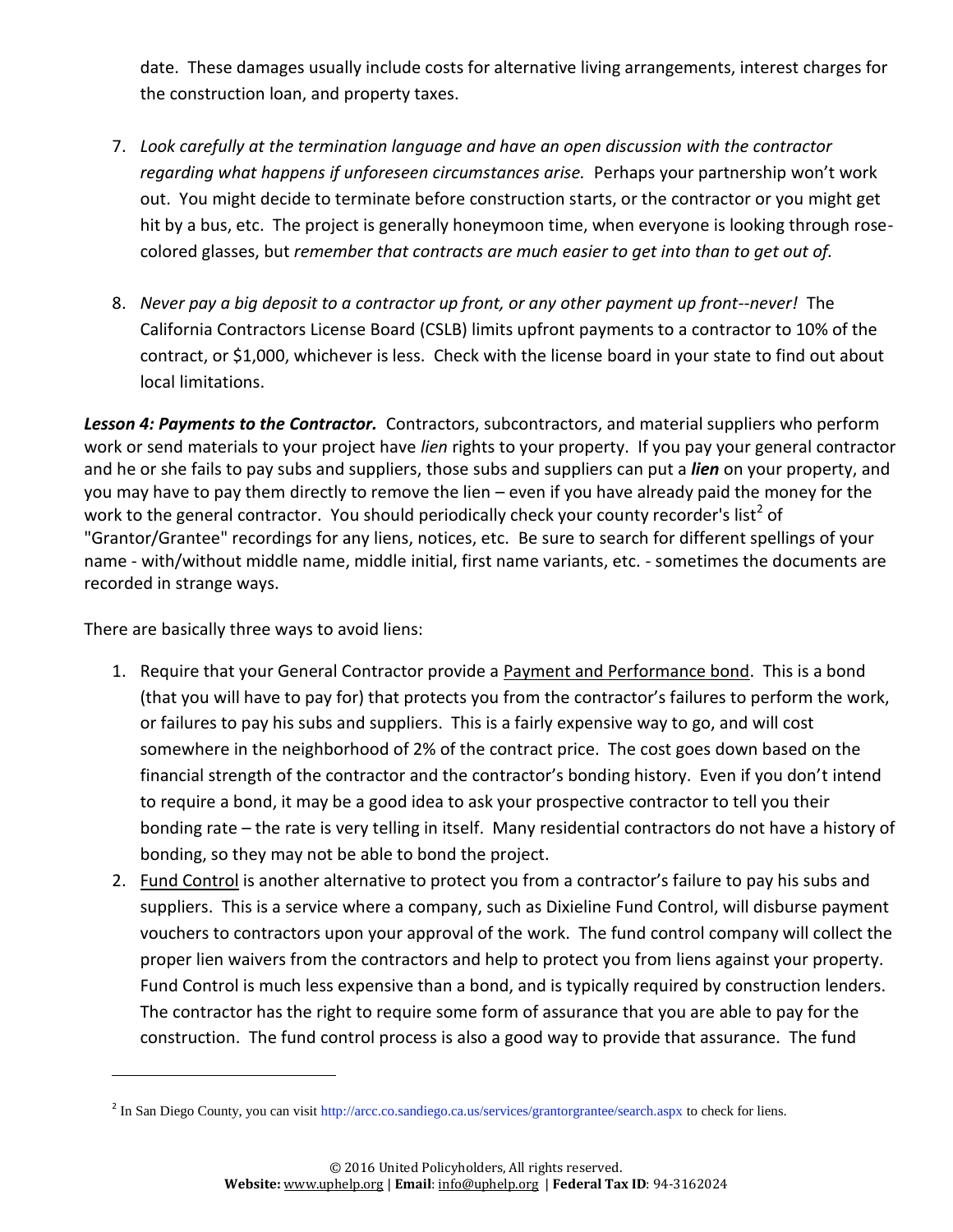control will require that funds are secure in an amount to cover the contract for construction and will provide a process for line item budget management for the project.

3. Once hired, make sure you get unconditional lien releases from any subcontractors at each step of the job - ideally before releasing the next payments. Beware of "unconditional" lien releases that say "we received payment, and upon clearance of the payment" - these are NOT unconditional, and you are still at risk until the contractor's payment to the sub clears. If the check never clears, your lien release is worthless.

Many disaster survivors that UP has helped over the years have told us that although they followed most of these suggestions, they still wound up with some liens and lawsuits. However, they were able to prevail through diligence and good record keeping, so it didn't cost them much more than a lot of time and effort.

*Lesson 5: Change Orders.* One thing is certain: things will change. The contract provides for a cost and time for construction based on the construction documents, plans, etc. Changes will occur primarily due to:

- Errors and omissions in the plans
- Unforeseen conditions
- Regulatory agency directives
- Owner elective decisions

Basically, the contractor is responsible to have made a reasonable anticipation of the requirements of the project. When things occur beyond reasonable anticipation, the contractor is entitled to receive a reasonable adjustment in contract price and time. The work will cost quite a lot more when it occurs due to a changed condition compared to what it would cost when it is purchased as a part of the base contract. Project studies have shown that the premium for change order work will be around 40% or more over base contract work, due to the inefficiencies in buying and administering change order work. Change order work can be avoided by:

- Allowing ample time for the development of plans, and careful advance review of plans.
- Due diligence in soils investigations and research into past construction on the site to minimize unforeseen subsurface conditions.
- Spending time with the architect reviewing the plans to make sure that you both have the same vision. Get the architect to help you visualize each room, and study the orientation of the structure on the site for view corridors, etc.

When changes do occur, follow the process outlined in the contract for administration of changes, and *make sure all changes are in writing!*

*Lesson 6: Administering the Process.* The AIA contract does a pretty good job of outlining the process for administering the construction contract. Some architects are good at contract administration, and some are almost worthless. There are also "owner advocates" or owner's representatives out there who can